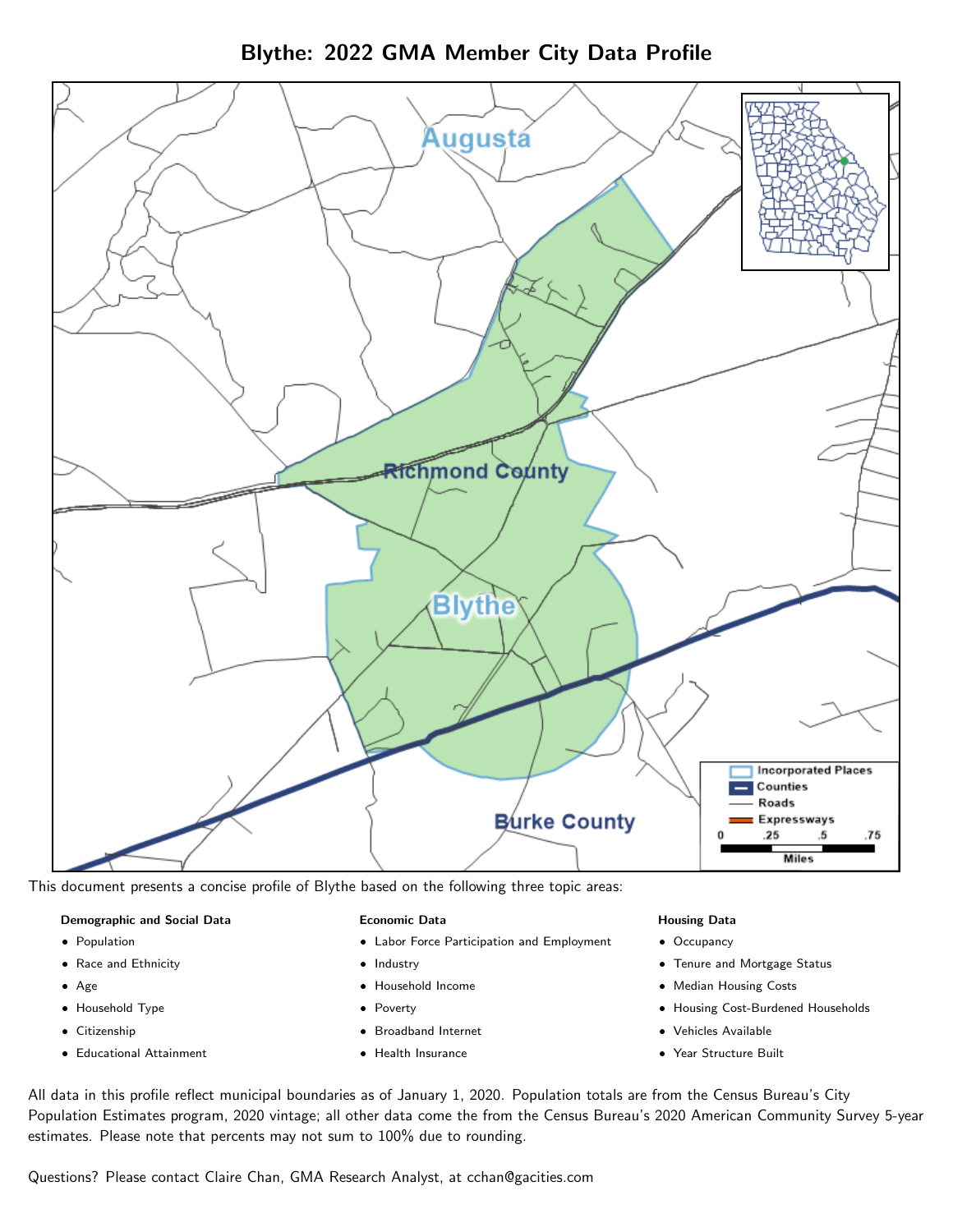# Blythe: Demographic and Social



0% 2% 4% 6% 8% 10% Male **Female** 10% 8% 6% 4% 2% 85 and over 80-84  $75 - 79$ 70-74 65-69 60-64 55-59 50-54 45-49 40-44 35-39 30-34 25-29 20-24 15-19 10-14 5-9 Under 5

# **Citizenship**

Age



Race and Ethnicity

Household Type



Source: U.S. Census Bureau, City Population Estimates, 2020 vintage Source: American Community Survey, 2020 5-year estimates, table B03002

# Married Couple Family 58% .<br>ingle-heade Family 7% Non-family 35%

Source: American Community Survey, 2020 5-year estimates, table B01001 Source: American Community Survey, 2020 5-year estimates, table B11001

## Educational Attainment



Source: American Community Survey, 2020 5-year estimates, table B05002 Source: American Community Survey, 2020 5-year estimates, table B15002

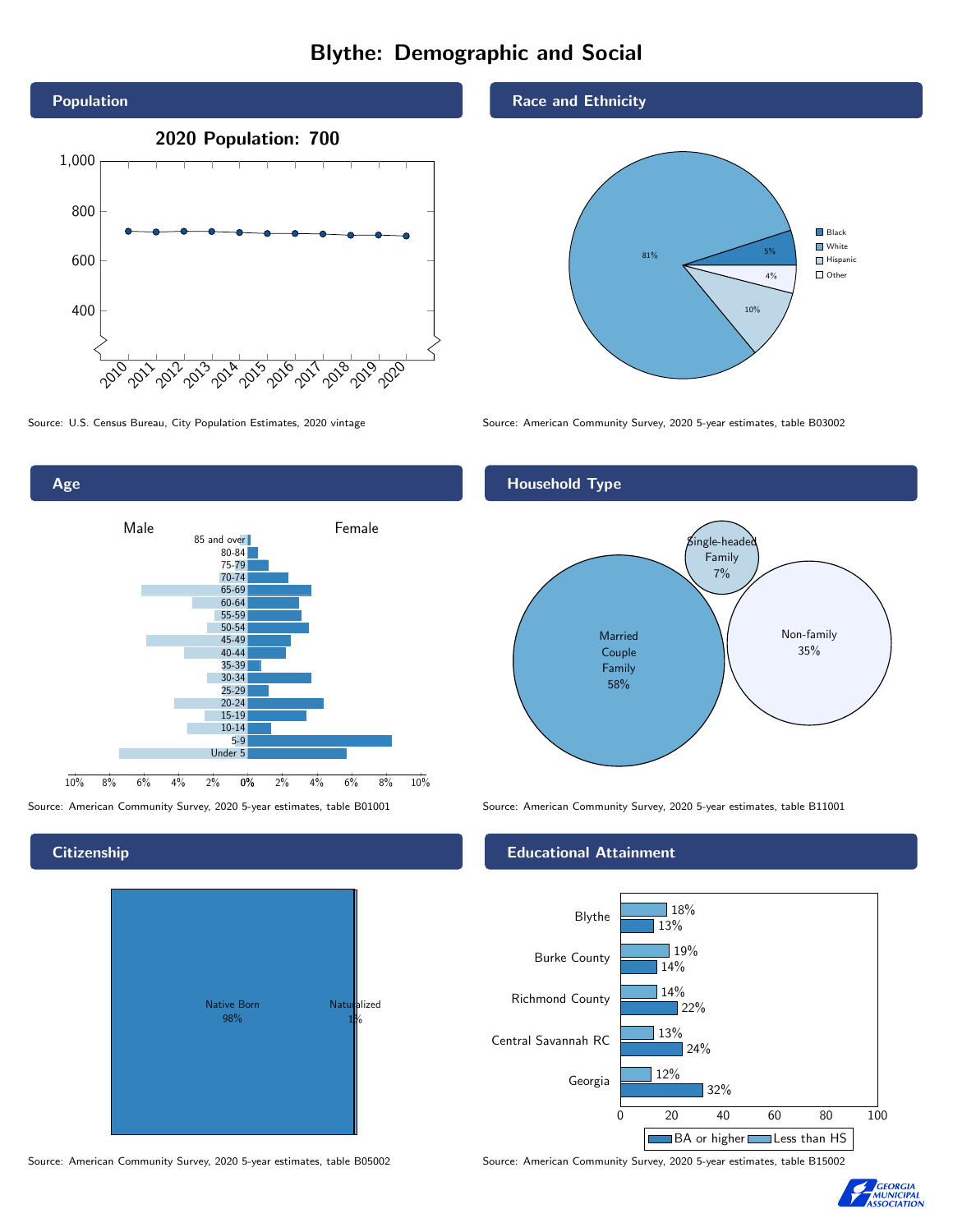# Blythe: Economic



Source: American Community Survey, 2020 5-year estimates, table B23001 Note: Unemployment rate is based upon the civilian labor force.



Source: American Community Survey, 2020 5-year estimates, tables B19013 and B19025 Source: American Community Survey, 2020 5-year estimates, table B17010



#### Source: American Community Survey, 2020 5-year estimates, table B28002 Source: American Community Survey, 2020 5-year estimates, table B18135

# Industry

| Agriculture, forestry, fishing and hunting, and mining      | $0\%$ |
|-------------------------------------------------------------|-------|
| Construction                                                | 22%   |
| Manufacturing                                               | 5%    |
| <b>Wholesale Trade</b>                                      | $0\%$ |
| Retail Trade                                                | 22%   |
| Transportation and warehousing, and utilities               | 14%   |
| Information                                                 | $0\%$ |
| Finance and insurance, real estate, rental, leasing         | 2%    |
| Professional, scientific, mgt, administrative, waste mgt    | $2\%$ |
| Educational services, and health care and social assistance | 15%   |
| Arts, entertainment, recreation, accommodation, food        | $7\%$ |
| service                                                     |       |
| Other services, except public administration                | 6%    |
| Public administration                                       | 3%    |

Source: American Community Survey, 2020 5-year estimates, table C24030





## Health Insurance